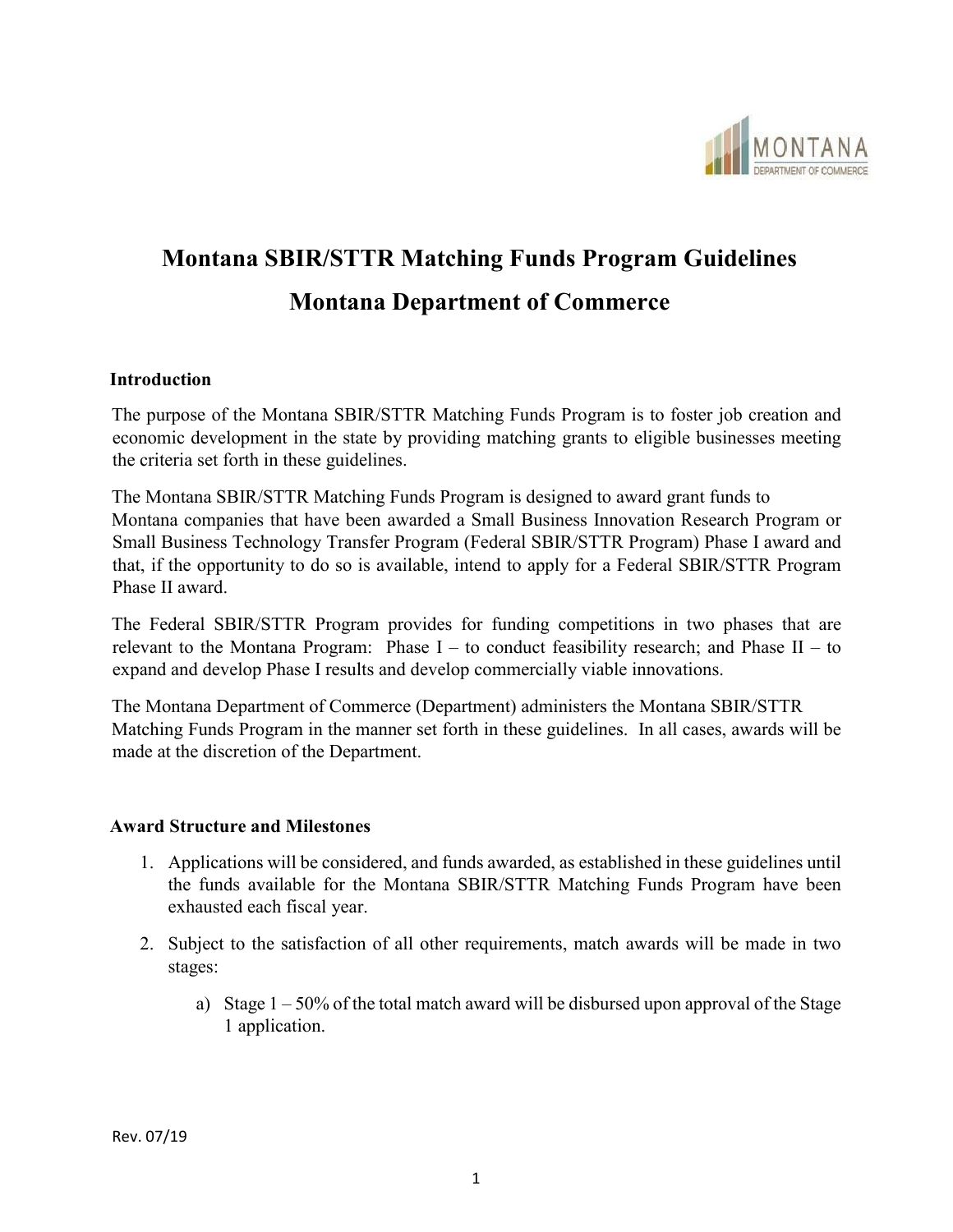- b) Stage 2 The remaining 50% of the total match award will be made in two disbursements: 2/3 upon approval of the Stage 2 application, and 1/3 upon approval of the Stage 2 final report.
- 3. So long as funds remain available, for each approved application, total match awards will be \$60,000. The Department will approve no more than one application for funding per company per state fiscal year.

#### **Stage 1 Application Requirements**

All required information for a Stage 1 application must be submitted through the funding portal identified on the website<https://marketmt.com/MSMFP>

To be eligible for consideration, companies must have been awarded a Federal SBIR/STTR Program Phase I award and submit a Stage 1 application to the Department within 180 days of the effective start date of the Phase I award.

- 1. Name of the business. (MCA 90-1-119 (4)(a))
- 2. Applicant must be a for-profit sole proprietorship, partnership, limited liability company, limited liability partnership, or corporation registered with the Montana Secretary of State. Provide a Certificate of Existence or a Certificate of Fact issued by the Montana Secretary of State to meet this requirement. (MCA 90-1-118 (1))
- 3. The company must have its principal place of business in Montana. Certify that this requirement is met. (MCA 90-1-118 (1))
- 4. Names and addresses of the principals or management of the business. (MCA 90-1-119  $(4)(a)$
- 5. Provide documentation that the company has received a SBIR or STTR Phase I award from a participating Federal agency in response to a specific federal solicitation. (MCA 901-118 (2))
- 6. Provide a statement that the company is not concurrently receiving funding from other Montana state funding programs whose purpose is to provide matching grants to businesses receiving funding from Federal SBIR or STTR programs. (MCA 90-1-118 (4))
- 7. The business certifies that at least 51% of the research described in any proposal for Phase II funding is to be conducted in Montana and that the business will remain a Montanabased business for the duration of the Phase II project. (MCA 90-1-118 (5))
- 8. The business demonstrates an ability to conduct research for the Phase II proposal. (MCA 90-1-118 (6))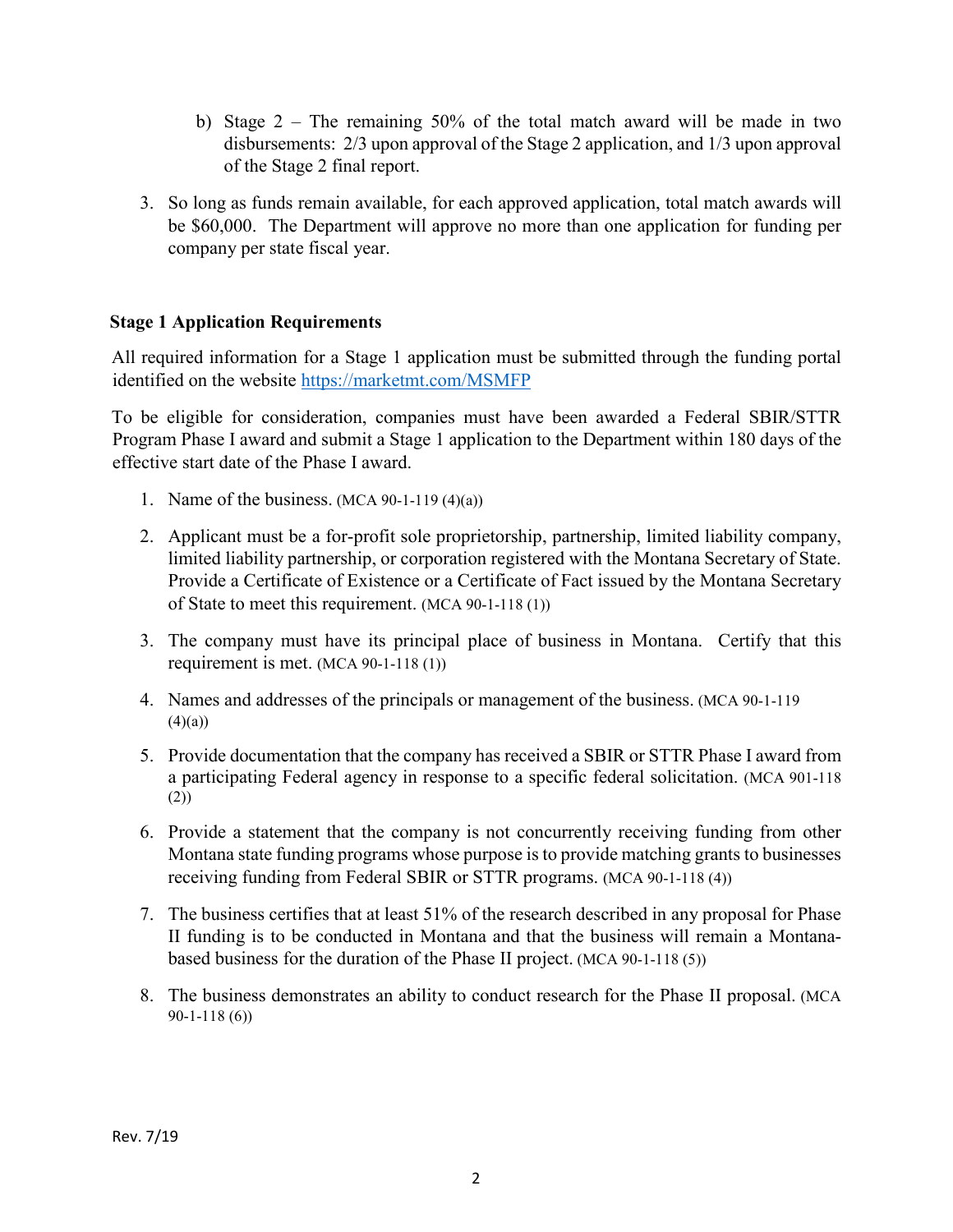- 9. The business states intent to apply for a Phase II proposal provided that such an opportunity to do so is available.  $(MCA 90-1-117(1))$
- 10. Provide an itemized budget, a justification for each line of the budget, and a detailed narrative describing the objectives for which Stage I funding will be used. Department funds must be used to help the company complete the SBIR/STTR Phase I project, prepare and submit a Phase II proposal, or otherwise assist the company in the eventual development of a product or service related to the Phase I award. Applicants must use the attached Stage 1 budget form to be submitted via the funding portal identified on the website.
- 11. Provide a copy of a fully executed grant agreement/contract for the Phase I award with the participating Federal agency, or other documentation showing that the participating Federal agency has begun to make project payments. (MCA 90-1-119 (4)(b))
- 12. Provide the start and end dates for the Phase I project.
- 13. Provide the requested start and end dates for the Stage 1 project.

#### **Stage 2 Application Requirements**

Only Stage 1 grant recipients are eligible for Stage 2 disbursements. Applications for Stage 2 funding must be received by the Department no later than 90 days after the scheduled end date of the Phase I project, unless the participating Federal agency is operating on a schedule that does not require submission of Phase II proposals during the 90-day period. If this is the case, the applicant must notify the Department of this fact during the 90-day period and explain why an extension to the 90 days should be granted. Extension approvals are granted at the discretion of the Department. All required information for a Stage 2 application must be submitted electronically. Applicants must submit items 1 through 3 below through the funding portal identified on the website for the remaining 50% of the total match award.

- 1. The company must provide evidence that the Phase I final report was received and accepted by the Federal SBIR/STTR agency, that the terms of the SBIR/STTR Phase I grant agreement/contract between the company and the participating Federal agency were satisfactorily met by the company, and that the Phase II proposal has been submitted to and received by the participating Federal agency. Such evidence must include:
	- a) A copy of the Phase I final report.  $(MCA 90-1-119(3)(b))$
	- b) Verification of the final payment to the company under the Phase I contract, or documentation showing that all the Phase I funds have been drawn down. In the event that final payment is pending, a letter from the relevant Federal agency documenting the company's successful completion of the Phase I contract, including a statement of eligibility for final payment, may be substituted.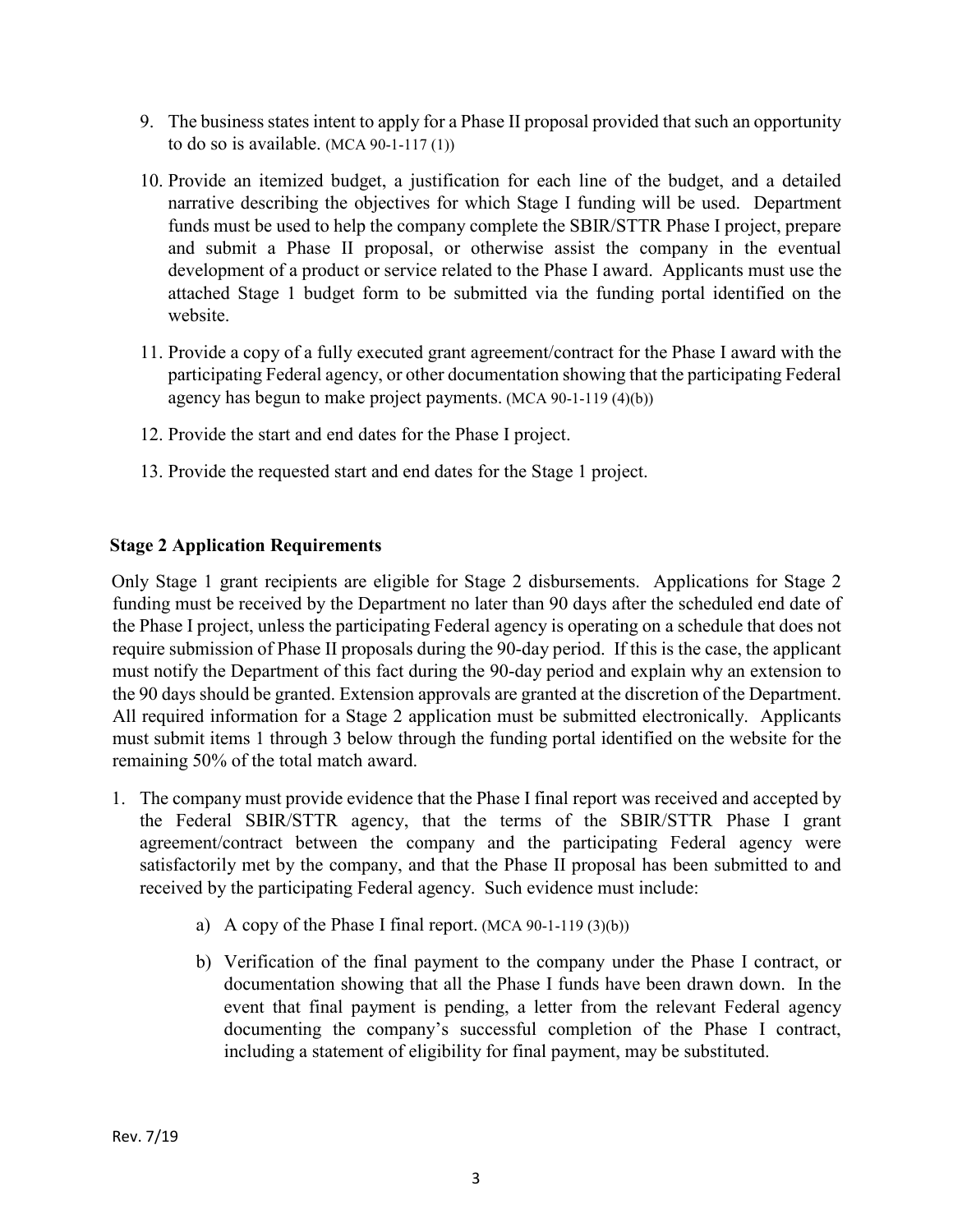- c) Proof that the Phase II proposal has been submitted to and accepted by the participating Federal agency within the eligibility period. An example of this would be written or electronic notification from the agency confirming date of proposal receipt. (MCA 90-1-119(3)(b))
- d) A copy of the Phase II proposal.  $(MCA 90-1-119(3)(b))$
- 2. If the participating Federal SBIR/STTR agency requires that the Phase I awardee receive an invitation to submit a Phase II application, a copy of the invitation must be submitted to the Department. If the participating Federal SBIR/STTR agency does not require that the Phase I awardee receive an invitation to submit a Phase II proposal, the company must so inform the Department. (MCA 90-1-119 (3)(b))
- 3. Provide an itemized budget, a justification for each line of the budget, and a detailed narrative describing the objectives for which Stage 2 funding will be used. Department funds must be used to help the company complete the SBIR/STTR Phase II project or otherwise assist the company in the eventual development of a product or service related to the Phase II application. Applicants must use the attached Stage 2 budget form to be submitted via the funding portal identified on the website.

#### **Application Submission and Review**

Applications will be reviewed to determine compliance with the requirements of these guidelines. To qualify for funding, applications must be complete and in full compliance with all requirements. Incomplete or non-compliant applications may be dropped from consideration. At its discretion the Department may request supplemental materials from the applicant and such materials must be received within 15 days of the date of the request or the application may be rejected.

Applications that meet all requirements set forth in these guidelines may be approved for funding, at the discretion of the Department, on a rolling, first-come first-served basis until the funds available for the Montana SBIR/STTR Matching Funds Program have been exhausted each fiscal year.

#### **Confidentiality and Non-Disclosure Agreement**

Once information is submitted to the Department, the information is subject to the public's right to know pursuant to Article II, Section 9 of the Montana Constitution. Written information is subject to the right of citizens to inspect and copy pursuant to §2-6-102, MCA, unless there is an individual privacy interest that clearly exceeds the merits of public disclosure. Public disclosure may also negatively impact an applicant's ability to protect its intellectual property by patent or other legal means**.**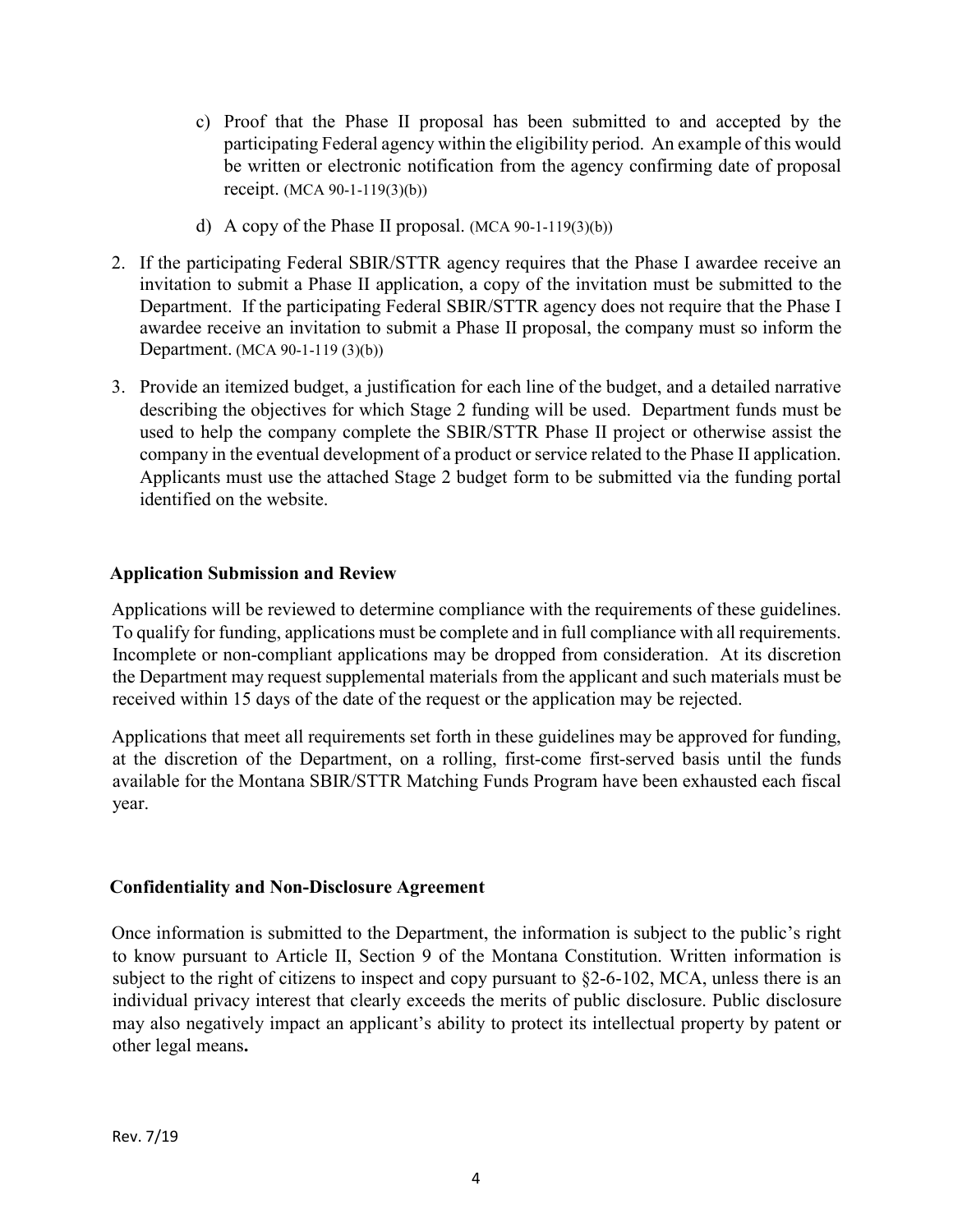Upon submission of any potentially confidential information, the applicant may enter into a confidentiality and non-disclosure agreement with the Department and provide an affidavit so that there is a clear understanding of the rights and obligations of the applicant relative to protection of sensitive information in Montana. A confidentiality and nondisclosure agreement, and affidavit is available on the SBIR/STTR Matching Funds website: [https://marketmt.com/MSMFP.](https://marketmt.com/MSMFP)

#### **For additional information, contact:**

Montana Department of Commerce 301 S. Park Avenue P.O. Box 200501 Helena, MT 59620 Phone: 406.841.2250 Arobinson3@mt.gov

### **For Matching Funds Program technical assistance or assistance accessing SBIR/STTR Federal programs, contact:**

Ann Peterson Montana Innovation Partnership (MTIP) Program Manager MSU TechLink Center A 2310 University Way, Bldg 2-2, Bozeman, MT 59715 O 406.994.7788 M 406.600.2188 E ann.peterson@montana.edu https://montanainnovationpartnership.org/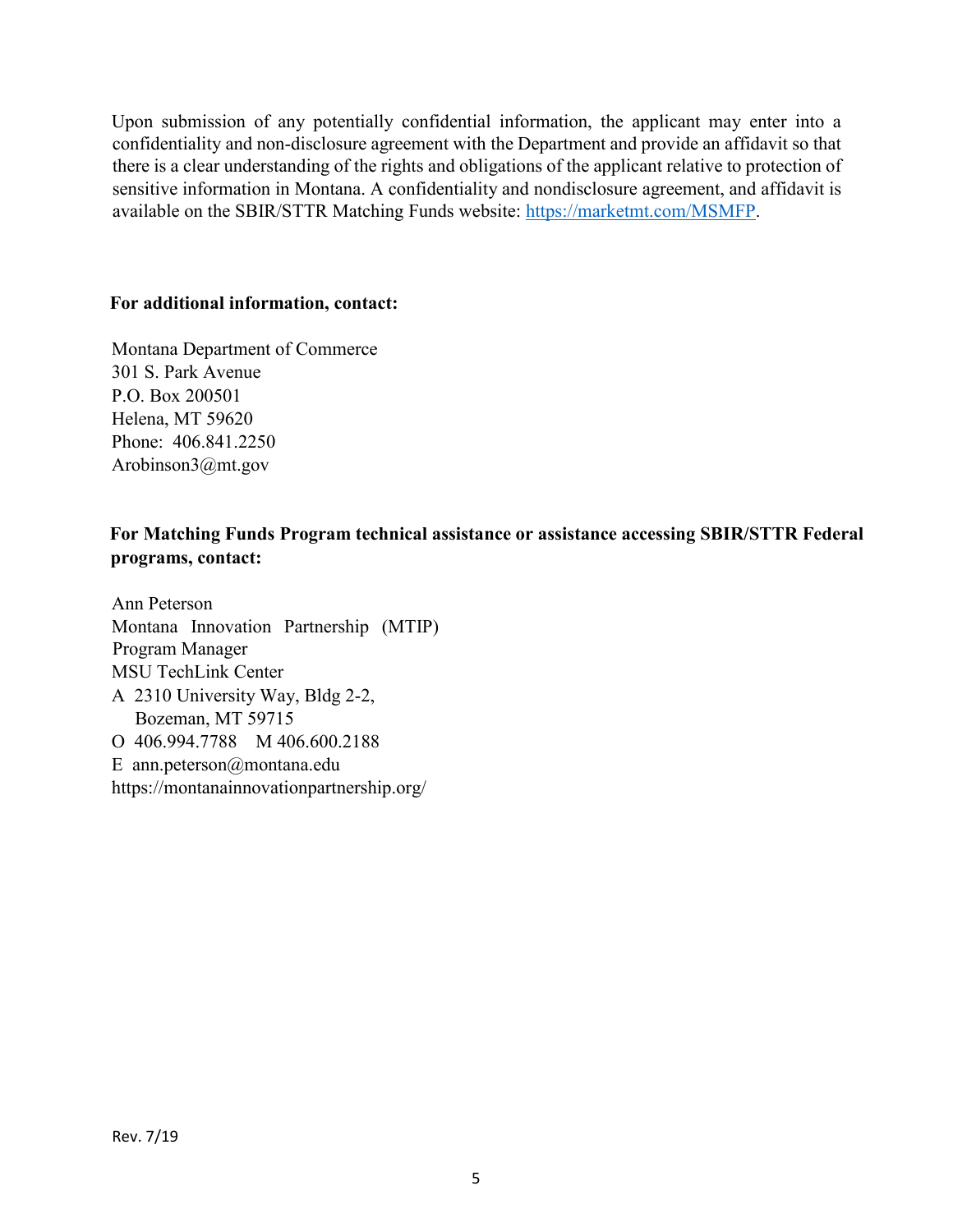

## **Montana SBIR/STTR Matching Funds Program**

**Budget – Stage 1** 

| <b>Budget Item</b>                         | <b>Award Funds</b> |
|--------------------------------------------|--------------------|
|                                            |                    |
| <b>Salaries</b>                            |                    |
| <b>Payroll Benefits</b>                    |                    |
| <b>Repair and Maintenance</b>              |                    |
| Travel                                     |                    |
| Communications                             |                    |
| <b>Contracted Services</b>                 |                    |
| <b>Supplies and Materials</b>              |                    |
| Rent                                       |                    |
| Equipment                                  |                    |
| Subcontracts                               |                    |
| Other (Identify)                           |                    |
| <b>Facilities and Administrative Costs</b> |                    |
| <b>Total</b>                               | \$                 |

**Provide justification for each budget line item.** 

P**rovide a detailed narrative describing the objectives for which Stage 1 funds will be used.**